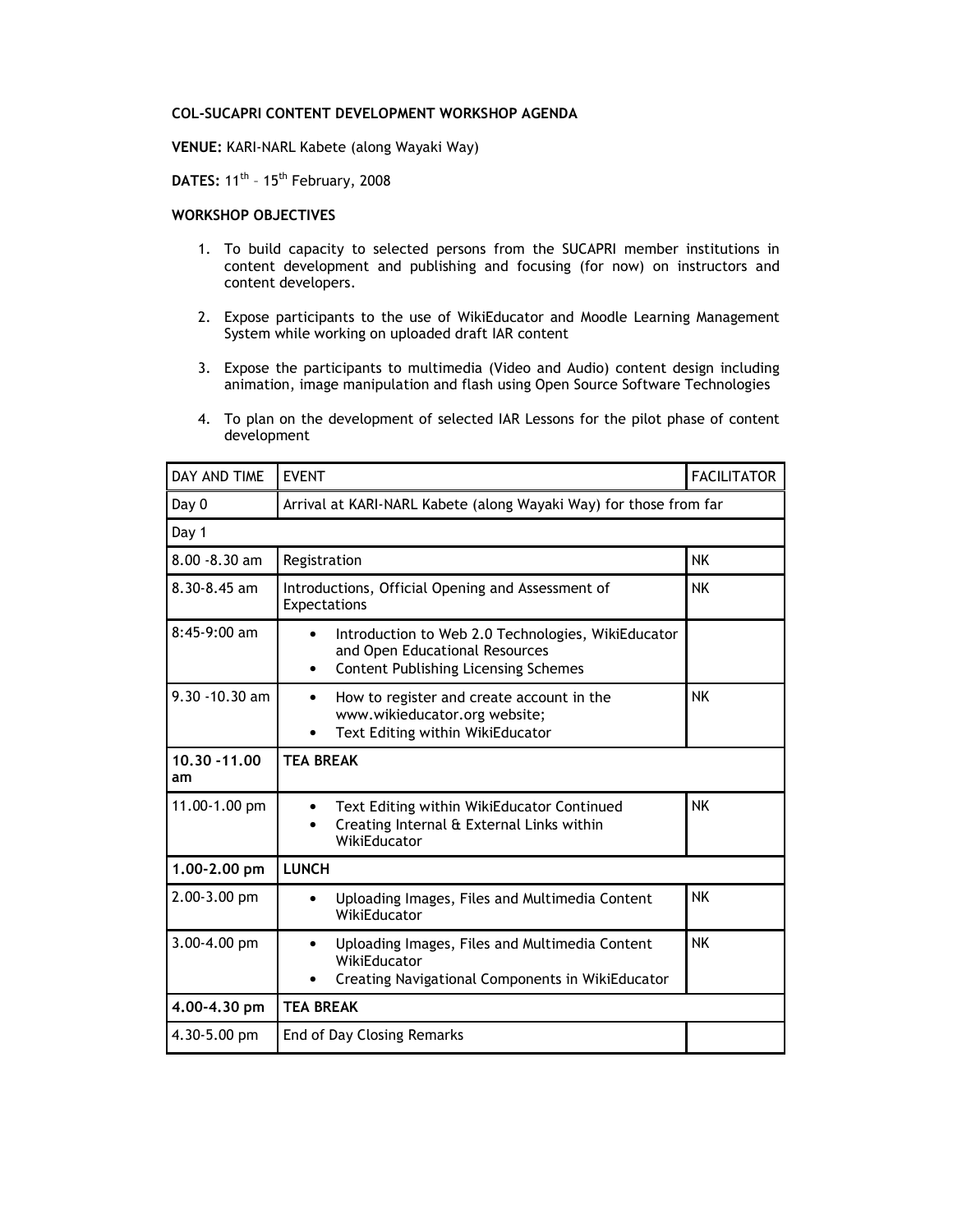| DAY AND TIME        | <b>EVENT</b>                                                                                        | <b>FACILITATOR</b> |  |
|---------------------|-----------------------------------------------------------------------------------------------------|--------------------|--|
| Day 2               |                                                                                                     |                    |  |
| $8.00 - 8.30$ am    | Recap on Day 1 Activities                                                                           | NK.                |  |
| $8:30-10:30$ am     | Communication and Interaction within WikiEducator<br>(Discussion, Email Integration, Talk Pages)    |                    |  |
| 10.30 - 11.00<br>am | <b>TEA BREAK</b>                                                                                    |                    |  |
| $11.00 - 1.00$ pm   | Collaborative Content Authoring (Reverting, Diff and<br>History, understanding recent changes)      | NK.                |  |
| 1.00-2.00 pm        | <b>LUNCH</b>                                                                                        |                    |  |
| $2.00 - 3.00$ pm    | WikiEducator Pedagogocal Templates                                                                  | NK.                |  |
| $3.00 - 4.00$ pm    | WikiEducator Advanced Features (Maths Formulaes,<br>Creating Categories, Integrating Audio Content) | NK.                |  |
| 4,00-4,30 pm        | <b>TEA BREAK</b>                                                                                    |                    |  |
| $4.30 - 5.00$ pm    | End of Day Closing Remarks                                                                          |                    |  |

| DAY AND TIME        | <b>EVENT</b>                                                                                                                                                                                                                                                                                                                                       | <b>FACILITATOR</b> |
|---------------------|----------------------------------------------------------------------------------------------------------------------------------------------------------------------------------------------------------------------------------------------------------------------------------------------------------------------------------------------------|--------------------|
| Day 3               |                                                                                                                                                                                                                                                                                                                                                    |                    |
| 8.00 - 8.30 am      | Recap on Day 2 Activities                                                                                                                                                                                                                                                                                                                          | <b>NK</b>          |
| $8:30-10:30$ am     | Moodle Introduction and Course Management<br>Learning the how to's of registration, enrolment<br>٠<br>and first contact with learners<br>Discussion of Moodle Screen Elements<br>Moodle Event Module Management<br>▪<br>Course Setup - Settings<br>٠<br>Course Setup - Design Tools<br>٠                                                           |                    |
| 10.30 - 11.00<br>am | <b>TEA BREAK</b>                                                                                                                                                                                                                                                                                                                                   |                    |
| 11.00-1.00 pm       | <b>Course Management Cont</b><br>Course Set-up and Design in Moodle<br>Course Setup - Adding Activities and Resources<br>Moodle Modules (Assignment, Book, Chats, Forum<br>▪<br>Module, Glossary, Quiz)<br>Moodle grading System Implementation<br>Setting Up Audio and Video<br>٠<br><b>Adding Up Maths Equations</b><br>RSS Feeds and Blogs<br>٠ | <b>NK</b>          |
| 1.00-2.00 pm        | <b>LUNCH</b>                                                                                                                                                                                                                                                                                                                                       |                    |
| 2.00-3.00 pm        |                                                                                                                                                                                                                                                                                                                                                    | <b>NK</b>          |
| 3.00-4.00 pm        | <b>Learner Management Features</b><br>Creating Learner Groups and respective activities<br>Learner Management Features<br>٠                                                                                                                                                                                                                        | <b>NK</b>          |
| 4.00-4.30 pm        | <b>TEA BREAK</b>                                                                                                                                                                                                                                                                                                                                   |                    |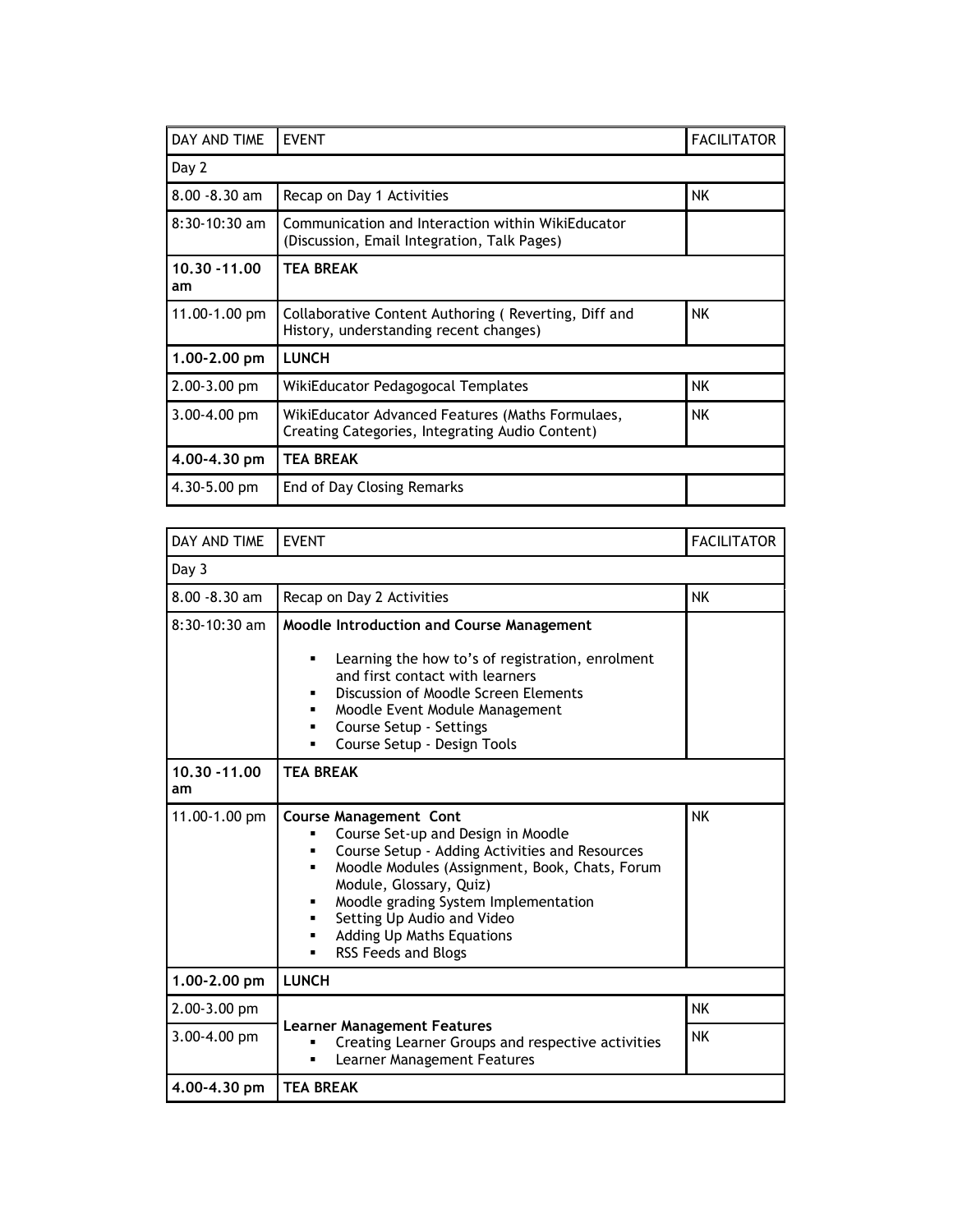| DAY AND TIME LEVENT |                                   | <b>I FACILITATOR I</b> |
|---------------------|-----------------------------------|------------------------|
| 4.30-5.00 pm        | <b>End of Day Closing Remarks</b> | <b>NK</b>              |

| DAY AND TIME        | <b>EVENT</b>                                                                                                                                                                                                                                               | <b>FACILITATOR</b> |
|---------------------|------------------------------------------------------------------------------------------------------------------------------------------------------------------------------------------------------------------------------------------------------------|--------------------|
| Day 4               |                                                                                                                                                                                                                                                            |                    |
| $8.00 - 8.30$ am    | Recap on Day 3 Activities                                                                                                                                                                                                                                  | ΝK                 |
| $8:30-10:30$ am     | <b>Administrating Courses</b><br>Setting up course defaults<br>Moodle Administrative features<br>$\blacksquare$<br>Learning how to back-up courses & create copies<br>for re-use<br>Using Moodle tools to track learners' progress and<br>evaluate course. |                    |
|                     | <b>TEA BREAK</b>                                                                                                                                                                                                                                           |                    |
| 10.30 - 11.00<br>am |                                                                                                                                                                                                                                                            |                    |
| 11.00-1.00 pm       | Image Manipulation and Graphics Manipulation                                                                                                                                                                                                               | NK.                |
| 1.00-2.00 pm        | <b>LUNCH</b>                                                                                                                                                                                                                                               |                    |
| $2.00 - 3.00$ pm    | Video and Audio Editing                                                                                                                                                                                                                                    | NK                 |
| 3.00-4.00 pm        |                                                                                                                                                                                                                                                            | NK.                |
| 4.00-4.30 pm        | <b>TEA BREAK</b>                                                                                                                                                                                                                                           |                    |